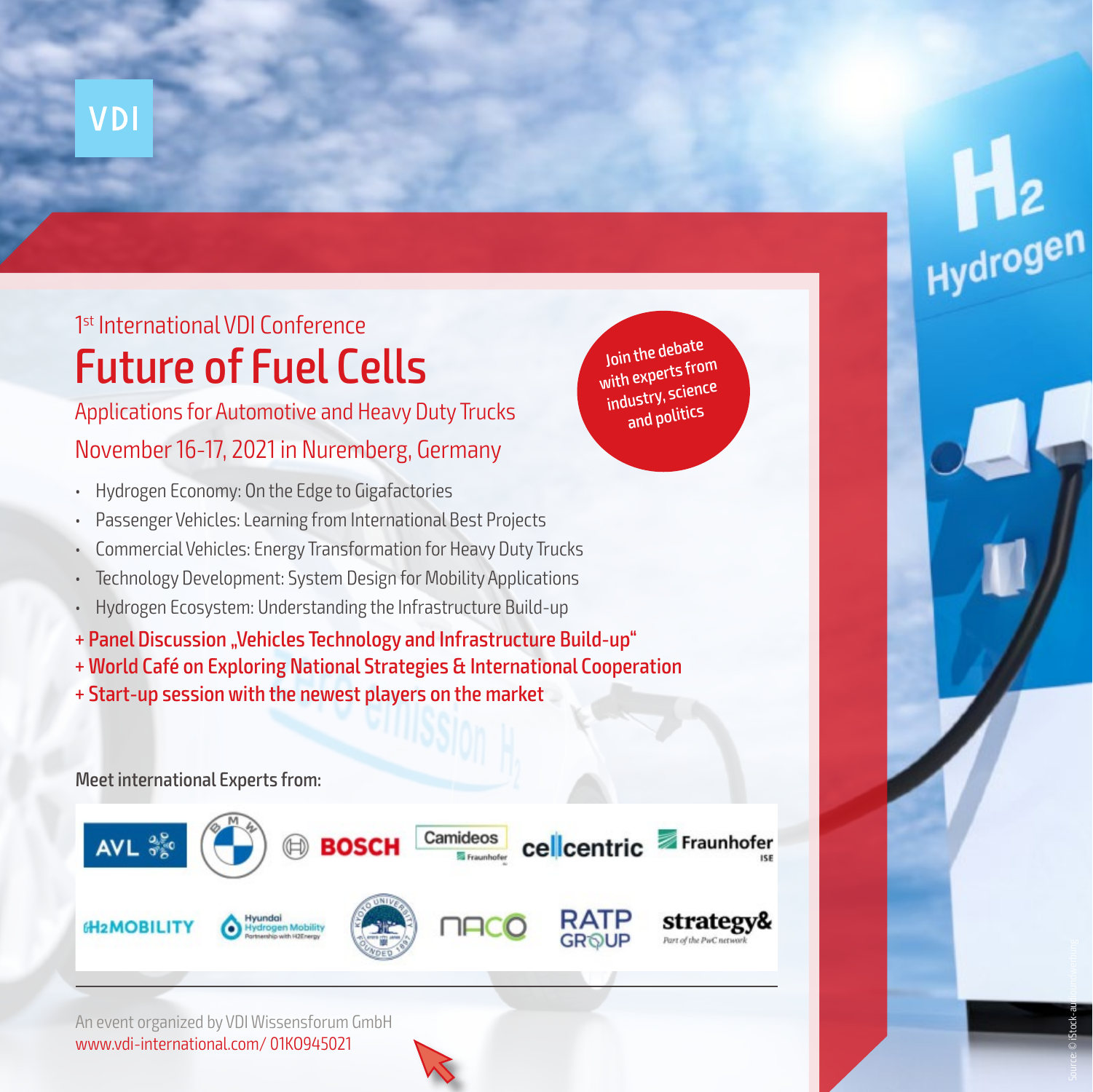



The Association of German Engineers (VDI) is one of the largest technical-scientific associations in Europe. Throughout the years, the VDI has successfully expanded its activities nationally and internationally to foster and impart knowledge about technologyrelated issues. As a financially independent, politically unaffiliated and non-profit organization the VDI is recognized as the key representative of engineers both within the profession and in public.

### About us **About us** Expected Participants according to Functions

Expected Participants according to Industries



### Supporting Experts

Dr. Philipp Rose PwC Strategy& (Germany) GmbH, Berlin



### Reasons to attend

Meet international experts to discuss the newest fuel cell trends.

Learn about the strategies to roll-out fuel cell production.

Get informed about current initiatives in Europe and abroad.

Network with experts and important automotive representatives.

Benefit from safe and unique networking opportunities.

Hear from selected speakers about the adoption towards hydrogen and fuel cell technology.

Discuss the Impact of the change in mobility habits and hydrogen technology for automotive.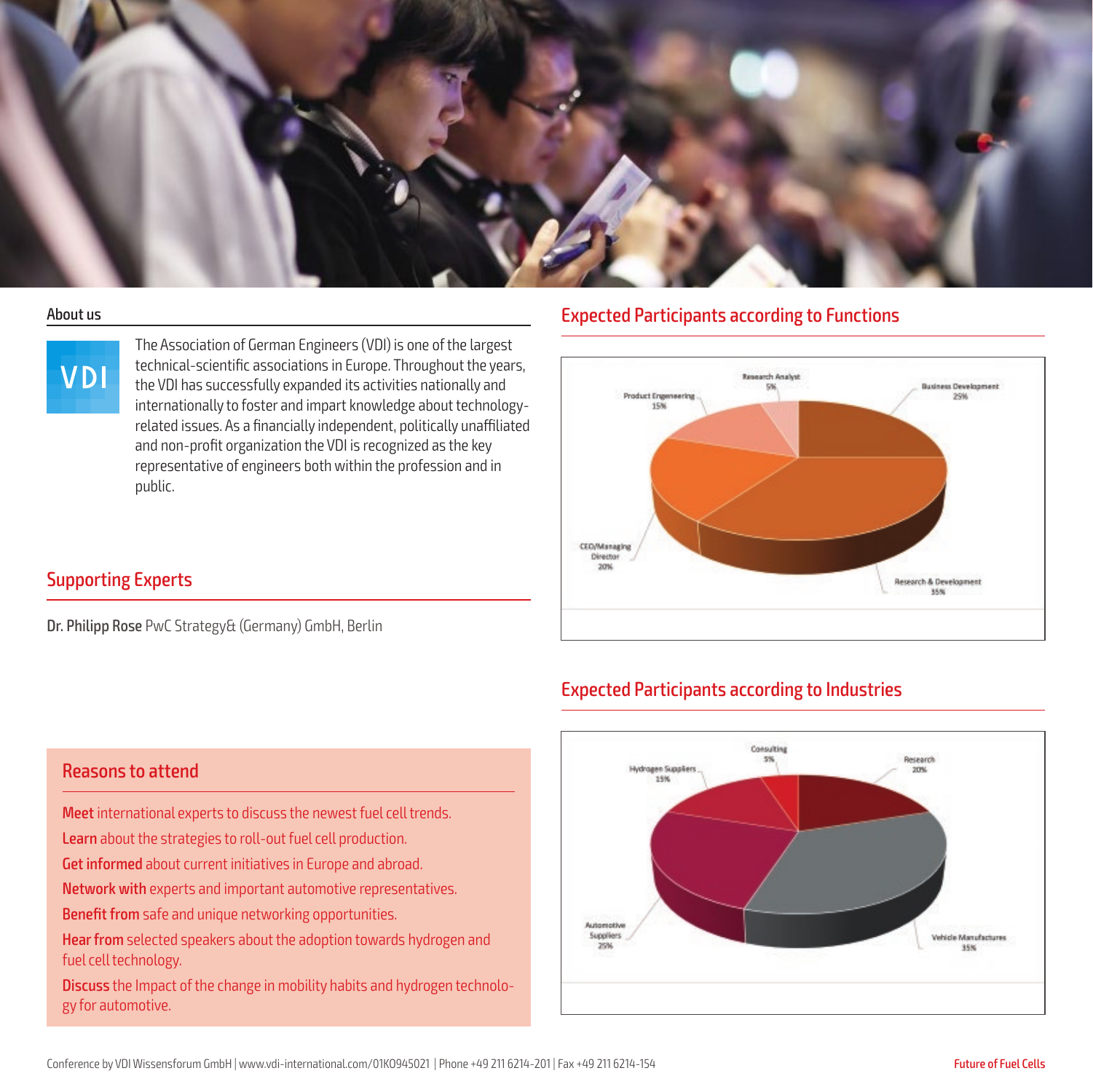### 09:00 Registration & Welcome Coffee

### **10:00 Chair's Welcome and Opening Address**

Dr. Philipp Rose, Manager, Strategy&, Germany

### **10:15 Say Hi and Meet your Peers!**

Introduce yourself, have your digital business cards ready and discover who else is joining the event. Get to know your peers!

### **10:30 Future needs Heritage: Hydrogen Fuel Cells Gigafactory**

- Technology Development
- Fuel Cells for Long-Haul Heavy-Duty and other applications
- Business perspective towards high-volume commercialization

Prof. Dr. Christian H. Mohrdieck, Managing Director, Cellcentric, Germany

### I. Hydrogen Economy: National Strategies & International Cooperation

### **11:15 The Hydrogen Economy**

Dr. Klaus Bonhoff, Director General, Federal Ministry of Transport and Digital Infrastructure, Germany

### 11:45 The Role of Fuel Cells for the Energy Transformation in Mobility

- What are the world's approaches towards fuel cells in mobility?
- Who will deliver hydrogen for our fuel cell electric vehicles?
- Will FCEV and hydrogen refuelling stations be economically viable?

Ulf Groos, Head of Department Fuel Cell Systems, Fraunhofer ISE, Germany

12:15 TW Networking Lunch

### **13:30 Energy pathways for a climate-neutral Germany in 2045**

Prof. Dr.- Ing. Detlef Stolten, Director, Institute - Techno-economic systems analysis (IEK-3), Forschungszentrum Jülich GmbH, Germany

**Hydrogen for the energy transition**

### **14:00 Interactive World Café**

During this session, we invite you to directly engage with other experts in small round table discussions. Identify challenges within your sector as well as problems, needs and solutions. Decide what exactly you would like to discuss and introduce your own experiences and cases.

### Topics:

- Changing Mobility Habits (open)
- Hydrogen Fuel Cells in Aerospace and Maritime Applications (open)
- The Way towards a Hydrogen Society (open)

15:30 P Networking & Coffee Break

### **II. Passenger Vehicles: International Best Practices & Market Challenges**

### **16:00 Hydrogen Fuel Cell Technology at the BMW Group**

- Introduction of the BMW iX5 hydrogen vehicle project
- Technological deep dive into the BMW fuel cell powertrain
- FCEV as a complement to BEV in the electrification of mobility
- Challenges and perspectives for FCEVs in passenger vehicles

Dr. Jürgen Guldner, General Project Manager Hydrogen Technology and Vehicle Projects, BMW, Germany

### 16:30 Speaking slot reserved for Toyota

### **17:00 Lessons learned from leading fuel-cell vehicle markets: Japan, California and Germany**

- Government and industry in Japan, California and Germany are working to accelerate the production and adoption of fuel-cell passenger vehicles, buses and trucks as well as refuelling stations
- A mixture of common and unique approaches and outcomes can be observed
- Comprehensively examining these reveals important lessons for efforts to accelerate fuel cell vehicles in these countries and beyond

Assoc. Prof. Gregory P. Trencher, Associate Professor, Graduate School of Global Environmental Studies at Kyoto University, Japan

18:00 End of Conference Day One

![](_page_2_Picture_45.jpeg)

**Computer Considering Contains and Consider to the first conference day we kindly invite you to use the** relaxed and informal atmosphere for in-depth conversations with other participants and speakers.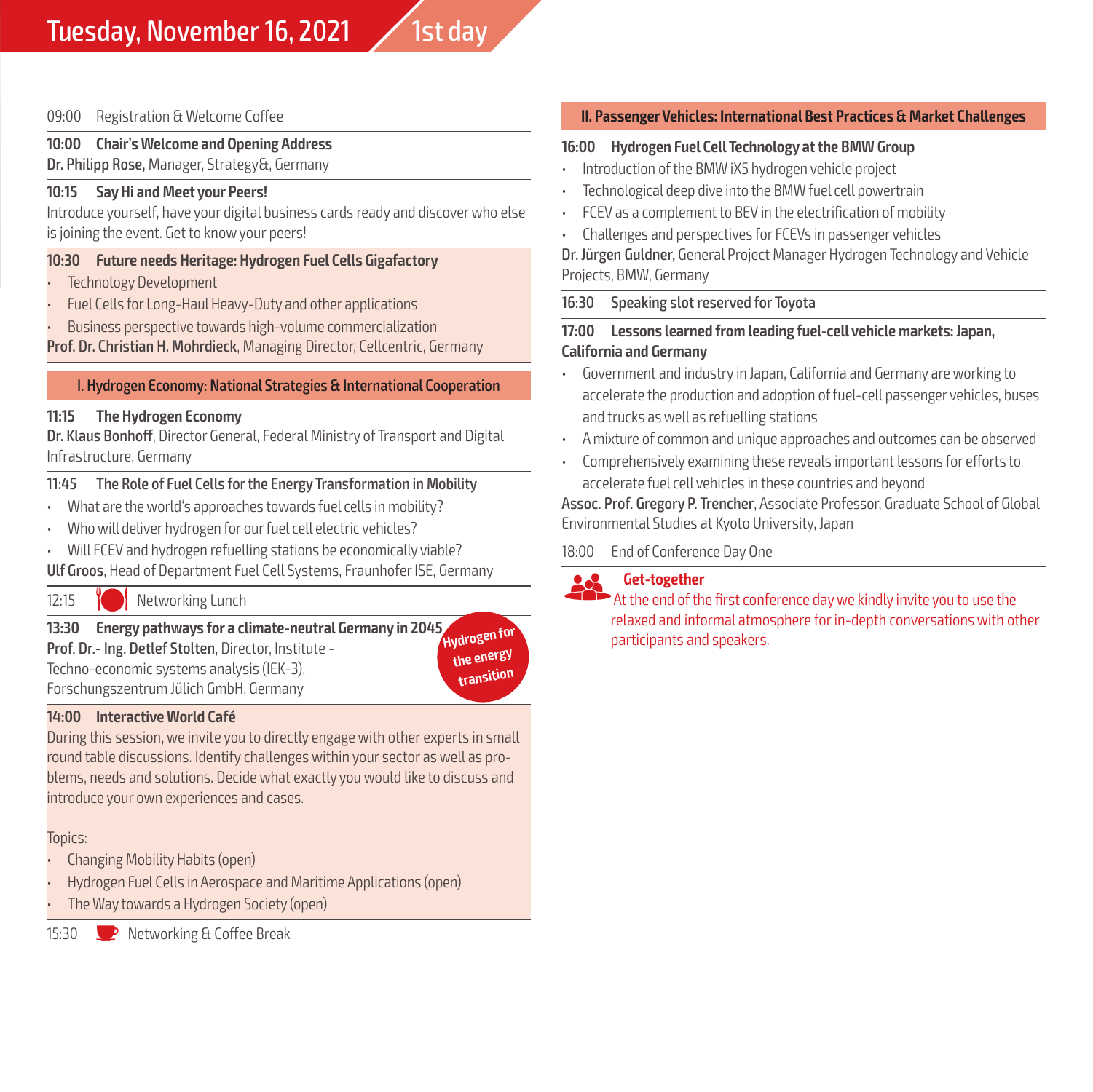### **09:00 Chair's Welcome**

Dr. Philipp Rose, Manager, Strategy&, Germany

### **III. Commercial Vehicles: International Benchmarks & Current Pilot Projects**

09:15 Speaking slot reserved for MAN

### **09:45 Hydrogen-Fuelled Heavy Duty Trucks in Daily Usage**

Marc Freymüller, CEO, Hyundai Hydrogen Mobility, Switzerland

### **10:15 H2 Challenges for a Public Transport Operator**

- Green generation vehicles
- Supply and Maturity of vehicles
- Long term maintenance
- Dr. Côme Berbain, Head of Innovation, RATP Group, France
- 10:45 P Networking & Coffee Break

### **IV. Under the Hood: Newest Technologies & Technical Challenges**

### **11:15** Fuel Cell System Design in the World of Decarbonized Heavy Duty **Transport**

- Development of Stack specifically for heavy duty application
- Integrated toolchain to optimize development process
- Predictive functionality for further fuel consumption improvements
- Lifetime improvements

Amy Nelson, Manager & Stack Architect, AVL Fuel Cell Canada Inc., Canada, co-author: Falko Berg, Manager PEM Systems, AVL List GmbH, Austria

### **11:45 Fuel Cell Solutions For Mobility Applications**

- Use cases for Fuel Cell solutions in mobility applications
- Requirements to Fuel Cell solutions
- Status of development and mass production preparation

Christoffer Uhr, Vice President Engineering Fuel Cell Mobility Solutions, Bosch, Germany

### **12:15 Start-up Session**

In regards to fuel cell applications for automotive and commercial vehicles, there are many interesting industry newcomers that significantly influence the market. Listen to their presentations and get actively involved in the speed networking session. Use the chance and present your start-up free of charge!

Confirmed Start-ups: Camideos, Germany EH Group Engineering AG, Switzerland Insplorion AB, Sweden Naco Technologies, Latvia NanoSun, United Kingdom

12:45 **M** Networking Lunch

### **V. Hydrogen Ecosystem: Infrastructure Build-up & Current Initiatives**

14:00 Speaking slot reserved for Linde Engineering

### **14:30 Refuelling Heavy Trucks with Hydrogen: Options and Challenges**

- Status of refuelling options for HD & trade offs
- Infrastructure today & outlook

Nikolas Iwan, CEO, H2 MOBILITY Deutschland, Germany

15:00 Closing Panel Discussion: Vehicles Technology and Infrastructure Buildup

Hosted by Dr. Philipp Rose, Manager, Strategy& Germany Panelists to be announced November 1, 2021.

16:00 End of Conference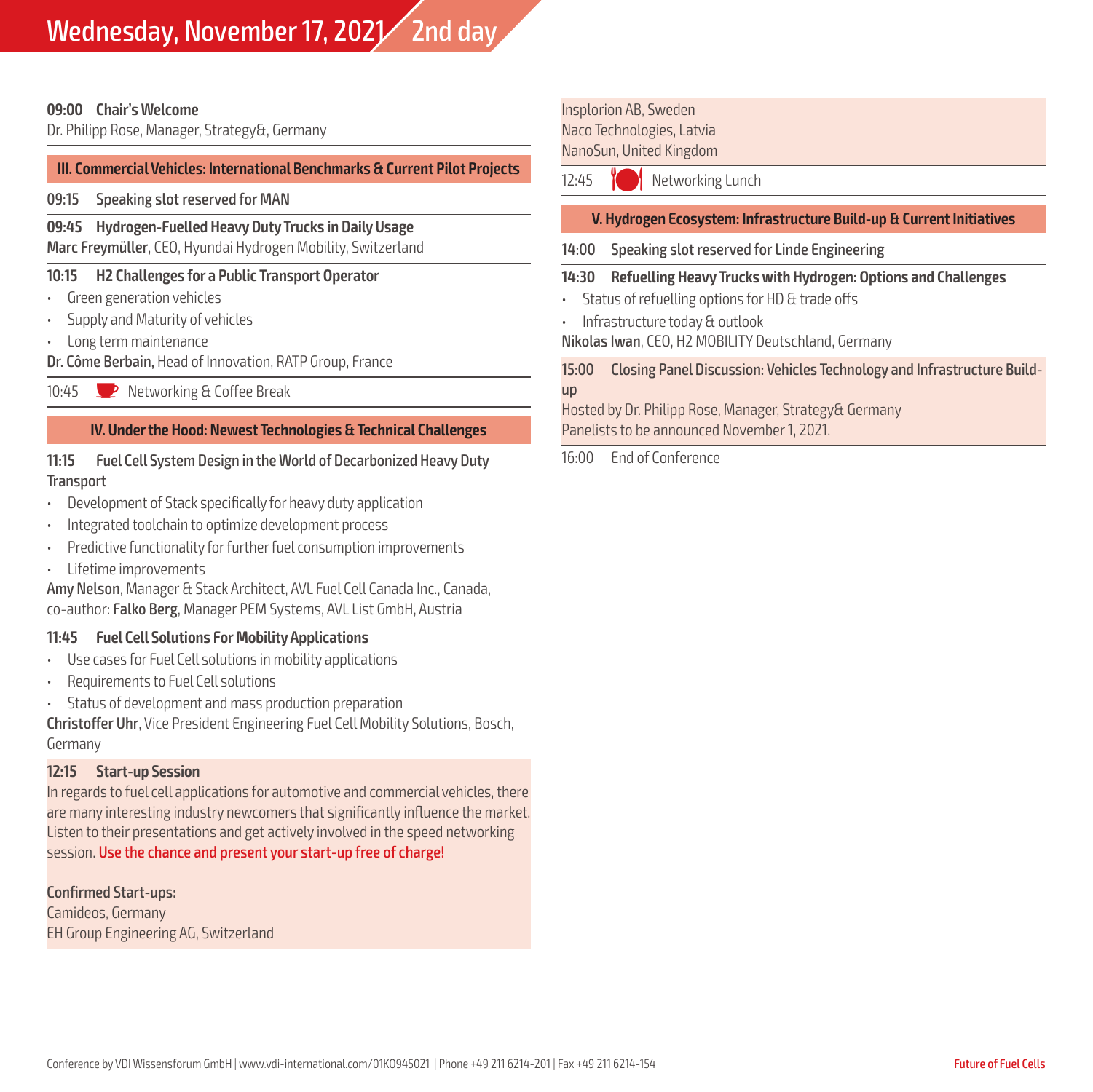### Exhibition / Sponsoring

If you want to meet with and reach out to the first-rate experts attending this VDI conference and to powerfully present your products and services to the well-informed community of conference participants, please contact:

### Vanessa Ulbrich

Project Consultant Exhibitions & Sponsoring Phone: +49 211 6214-918 Fax: +49 211 6214-97918 Email: ulbrich@vdi.de

![](_page_4_Picture_4.jpeg)

### Become a speaker

Become a speaker at our international VDI Automotive Conferences. Make yourself known in the industry and discuss best practice examples with other international experts. We are looking for speakers on: Autonomous Trucking and Transportation, Electrified Drivetrains, Hydrogen and Fuel Cell Automotive Technology.

Please submit your topic to: Benedikt Rothhagen

Product Manager International Business Development Phone: +49 211 6214-194 Email: rothhagen@vdi.de

### **Terms and Conditions**

**Registrations:** Registrations for conference attendance must be made in writing. Confirmation of your registration and the associated invoice will be mailed to you. Please do not pay your conference attendance fee until you have received our invoice and its invoice number to be stated for transfer. German VAT directives apply. Please state your VAT-ID with your registration.

**Conference venue** Leonardo Royal Hotel Nürnberg Bahnhofsplatz 3 90443 Nürnberg

![](_page_4_Picture_13.jpeg)

**You will find more hotels close to the venue at www.vdi-wissensforum.de/hrs**

Phone: +49 911 633660 Email: info.royalnuernberg@leonardo-hotels.com

**Hotel room reservation:** A limited number of rooms has been reserved for the benefit of the conference participants at Leonardo Royal Hotel Nürnberg. Please refer to "VDI Conference". For more hotels: www.vdi-wissensforum.de/hrs

**VDI Wissensforum service package:** The conference package includes the conference documents (online), beverages during breaks, lunch and the get-together on November 16, 2021.

**Conference attendance conditions and terms:** By way of your registration you accept the conference attendance conditions and terms of VDI Wissensforum GmbH as binding. Any cancellation of your registration must be made in writing. We will charge you an administrative fee of € 250.00 plus German VAT if you cancel your registration earlier than 4 weeks ahead of the conference date.

Any cancellation that reaches us after this deadline will entail the conference attendance fee as stated in our invoice to be charged in full. The date of the post office stamp of your written cancellation will be the decisive criterion. In that case, we will gladly mail you the conference documents on request. Subject to agreement, you may name a substitute participant. Individual parts and sections of conferences and seminars cannot be booked. You will be informed without delay if an event has to be cancelled for unforeseeable reasons. In that instance, you will be entitled only to a refund of your conference attendance fee if already paid. We reserve the right to exchange speakers and/or change the program sequence in exceptional cases. In any case, the liability of VDI Wissensforum GmbH is restricted exclusively to the conference attendance fee.

**Data protection:** VDI Wissensforum GmbH captures and processes the address data of conference participants for their own corporate advertising purposes, enabling renowned companies and institutes to reach out to participants by way of information and offers within their own marketing activities. We have outsourced in part the technical implementation of data processing to external service providers. If you do not want to receive any information and offers in the future, you may contradict the use of your personal data by us or any third parties for advertising purposes. In that case, kindly notify us of your contradiction by using the email wissensforum@vdi.de or any other of the contact options mentioned.

# Registration

![](_page_4_Picture_23.jpeg)